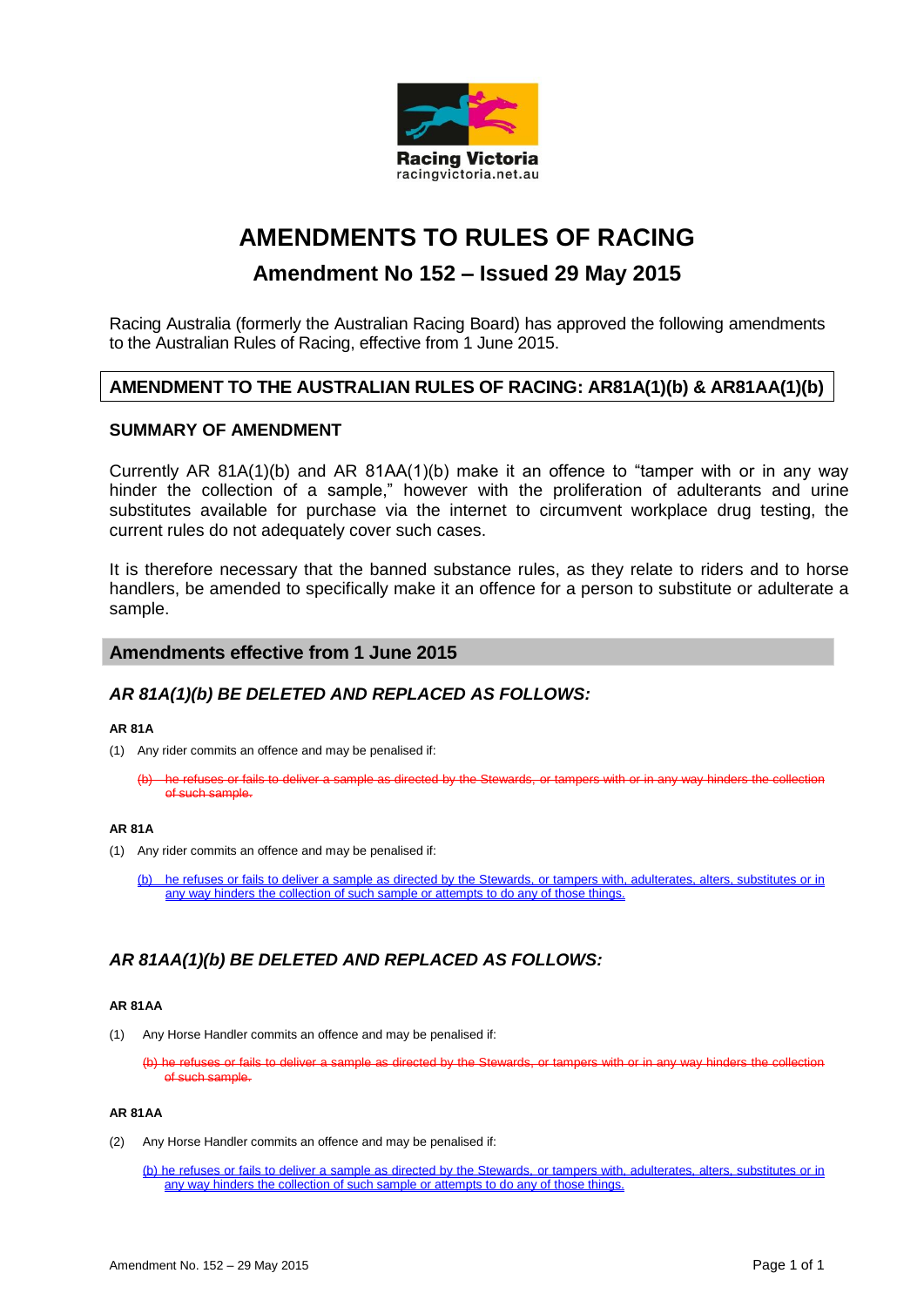# **AMENDMENTS TO THE AUSTRALIAN RULES OF RACING: AR 175**

### **Amendments effective from 1 June 2015**

### *AR 175 PREAMBLE BE DELETED AND REPLACED AS FOLLOWS:*

**AR 175** 

of any Club or the Stewards may penalise:

**AR 175** 

The Principal Racing Authority (or the Stewards exercising powers delegated to them) may penalise:

## *AR 175(f) BE DELETED AND REPLACED AS FOLLOWS:*

#### **AR 175**

mittee of any Club or the Stewards may penalise:

(f) Any person who refuses or fails to attend or give evidence at any investigation, inquiry or appeal when directed o requested by the Principal Racing Authority or Stewards, acting under delegated authority from the Principal Racing Authority, or other person authorised by the Principal Racing Authority, to do so.

#### **AR 175**

The Principal Racing Authority (or the Stewards exercising powers delegated to them) may penalise:

(f) Any person who refuses or fails to attend or give evidence at any investigation, inquiry or appeal when directed or requested by the Principal Racing Authority, or other person authorised by the Principal Racing Authority, to do so.

## *AR 175(qq) BE ADDED AS FOLLOWS:*

**AR 175** 

The Principal Racing Authority (or the Stewards exercising powers delegated to them) may penalise:

(qq) Any person who in their opinion, is guilty of engaging in the publishing or posting on any social media platform or channel any material, content or comment that is obscene, offensive, defamatory, racist, threatening, harassing, discriminating or abusive to any other person or entity involved in the racing industry.

## *AR 175(z) BE ADDED AS FOLLOWS:*

**AR 175** 

The Principal Racing Authority (or the Stewards exercising powers delegated to them) may penalise:

(z) Any person who engages in any conduct which threatens, disparages, vilifies or insults another person (the 'other person') on any basis, including but not limited to, a person's race, religion, colour, descent, and/or national or ethnic origin, special ability/disability or sexual orientation, preference or identity, while the other person is acting in the course of his or her duties in the racing industry.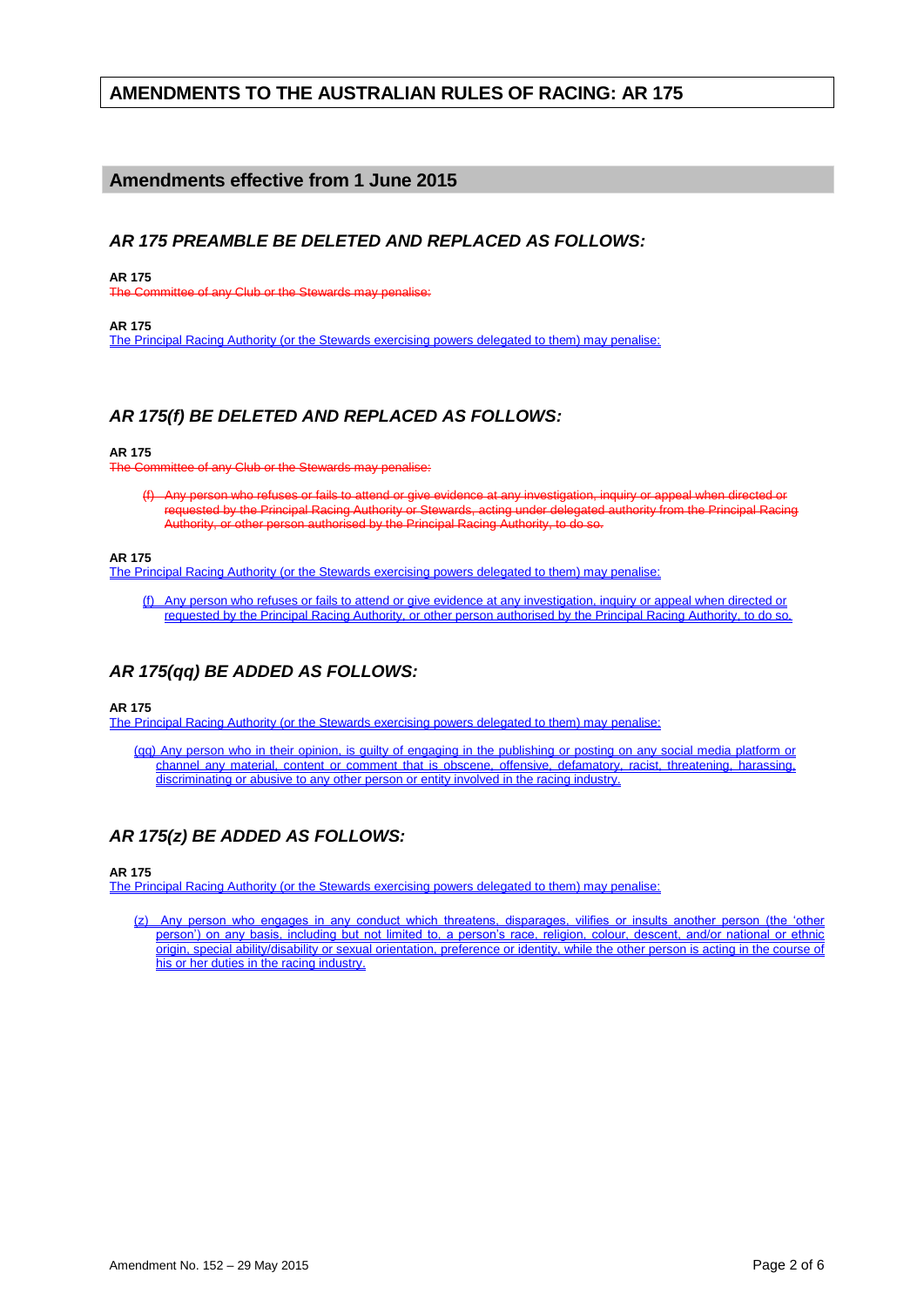# **AMENDMENT TO THE AUSTRALIAN RULES OF RACING: AR 175AA**

#### **SUMMARY OF AMENDMENT**

The current Rules of Racing do not place any obligation upon participants to report 'corrupt' approaches or invitations made to the participants which would lead to a breach of the Rules.

Sports including soccer, tennis, cricket and snooker have taken disciplinary action against participants for failing to report corrupt approaches.

The absence of a rule requiring participants to report corrupt approaches is an omission in the Rules of Racing.

Therefore, a new rule will be introduced to require all persons to report approaches to engage in conduct which would constitute a corrupt or dishonest type conduct, conduct prejudicial to the interests of racing, or conduct which could constitute an act of cruelty.

### **Amendment effective from 1 June 2015**

### *AR 175AA BE ADDED AS FOLLOWS:*

#### **AR 175AA**

(1) Where a person is, directly or indirectly, approached or requested to engage in any conduct which could constitute:

(a) corrupt, dishonest, fraudulent, or improper conduct in connection with racing;

(b) conduct which is detrimental to the integrity, interest and/or welfare of racing; or

(c) an act of cruelty to a horse,

he or she must provide full details of the approach or request to the Stewards as soon as is practicable.

(2) A person who fails to comply with AR 175AA(1) may be penalised.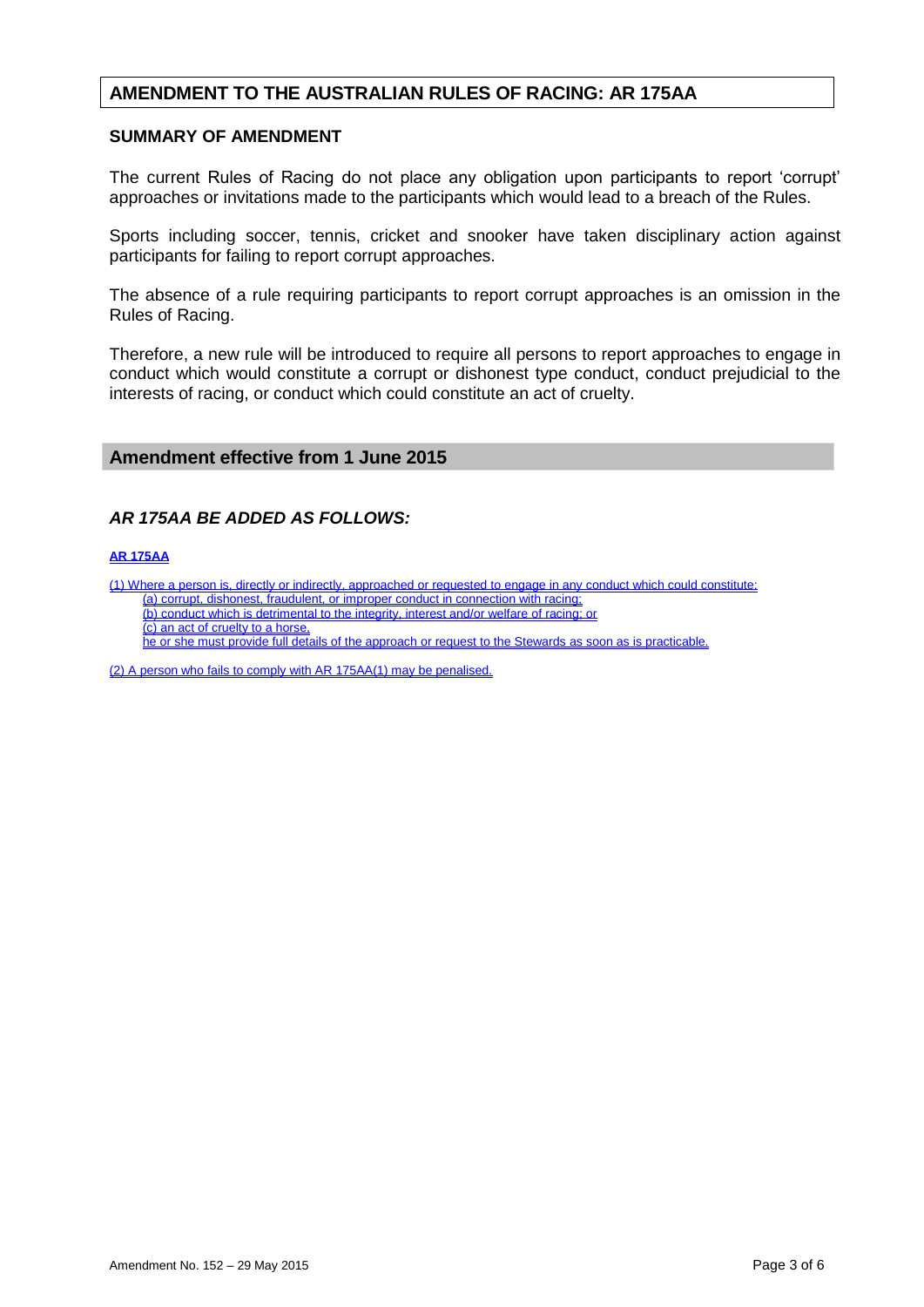The Racing Victoria Board has approved the following amendments to the Victorian Local Rules of Racing, effective from 1 June 2015.

# **AMENDMENT TO THE LOCAL RULES OF RACING: LR 7AA**

### **Amendment effective from 1 June 2015**

### *LR 7AA BE ADDED AS FOLLOWS:*

**LR 7AA: Functions and Powers of the Stewards upon appointment by Racing Victoria**

- (1) For the purpose of the supervision and control of racing in Victoria, Stewards, upon their appointment under LR 7A, have and may exercise the following powers in accordance with these Rules:
	- (a) to exercise any of the powers set out in AR 8-8D (inclusive);
	- (b) to do anything contemplated by AR 8(z);
	- (c) to penalise any person pursuant to AR 175;
	- (d) to direct or request a person to attend and/or give evidence at any investigation, inquiry or appeal; and
	- (e) to exercise any other power conferred on the Stewards by these Rules or by Racing Victoria.
- (2) In performing their functions and exercising their powers under these Rules, the Stewards:
	- (a) have the power to do all things necessary, or convenient to be done, for or in connection with the performance of their functions and the exercise of their powers;
	- (b) may do anything incidental to, and conducive to, the performance of their functions and the exercise of their powers; and
	- (c) are independent to, and act independently of, the Board of Racing Victoria.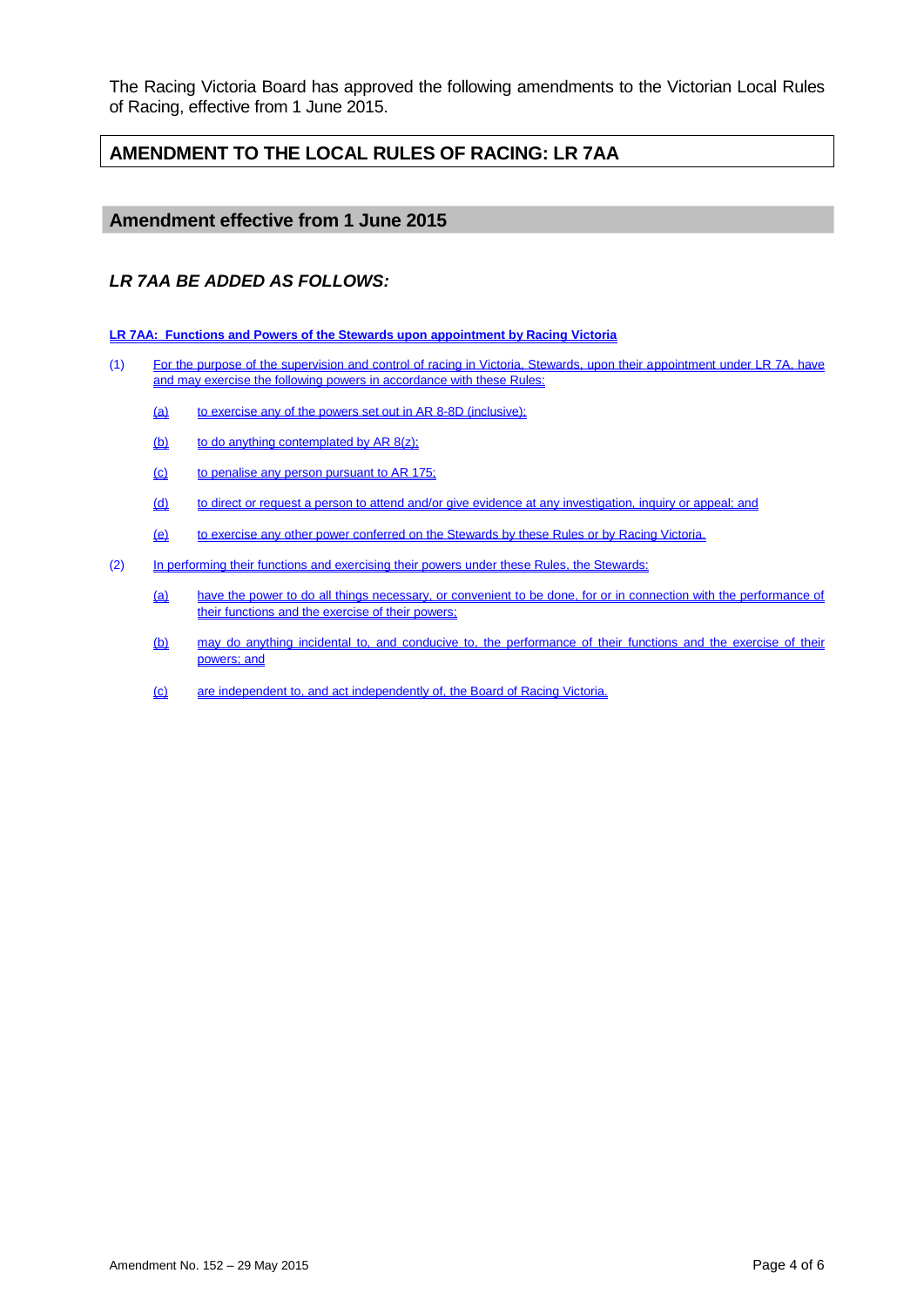The Racing Victoria Board has approved the following amendments to the Victorian Local Rules of Racing, effective from 1 March 2015.

# **AMENDMENT TO THE LOCAL RULES OF RACING: LR 66**

#### **SUMMARY OF AMENDMENT**

Local Rule 66 governs the conduct of protest hearings.

At its meeting of 29 January 2015, the Racing Victoria Board determined to streamline the conduct of protest hearings particularly to facilitate intended reductions in time gaps between races in order to:

- (i) discontinue the current practice of allowing jockeys or other connections of a horse to cross-examine each other unless the Stewards have reasons to allow otherwise;
- (ii) restrict the current practice of trainers and owners being entitled to make comments and express personal opinions unless granted leave by the Stewards;
- (iii) recognise the right for trainers and owners to attend hearings, but do not oblige the Stewards to unreasonably delay the commencement of a hearing due to the absence of any such person; and
- (iv) generally contribute to the objective of effectively and fairly streamlining the conduct of hearings.

#### **Amendment effective from 1 March 2015**

#### *LR 66 BE DELETED AND REPLACED AS FOLLOWS:*

#### **LR 66 Conduct of hearings**

- (1) **Attendance:** During protest hearings the trainer and owners of each horse directly involved will be given the opportunity to be present in the Stewards Room. Where a syndicate is involved the manager (and other members of the syndicate at the discretion of the Stewards) only may be present.
- (2) **Spokesperson:** In all cases the managing owner or a representative only may act as spokesperson on behalf of all owners.
- (3) **Patrol video:** Before correct weight being declared, connections and riders of a placed horse may seek permission from the ards to view the patrol video with respect to determining whether they wish to lodge an objection.

#### **LR 66 Conduct of Protest Hearings**

- **(1) Review of Patrol Video:** Before correct weight is declared, the riders and connections of a placed horse may seek permission from the Stewards to view the patrol video to assist in determining whether an objection is to be lodged.
- **(2) Attendance at Protest Hearing:** Prior to the commencement of a protest hearing, the Stewards will take reasonable steps to notify the trainer and owner(s) of each horse directly involved in the protest, and, subject to their availability, those individuals will be given the opportunity to be present in the Stewards' Room during the protest hearing. Where a syndicate is involved in the ownership of a horse, the manager (and other members of the syndicate at the discretion of the Stewards) only may be present.

#### **(3) Evidence of Riders:**

- (a) The Stewards may hear evidence from each rider considered by the Stewards to be relevant to the determination of the protest.
- (b) No rider is permitted to cross-examine any other person during a protest hearing, unless given leave to do so by the Stewards.